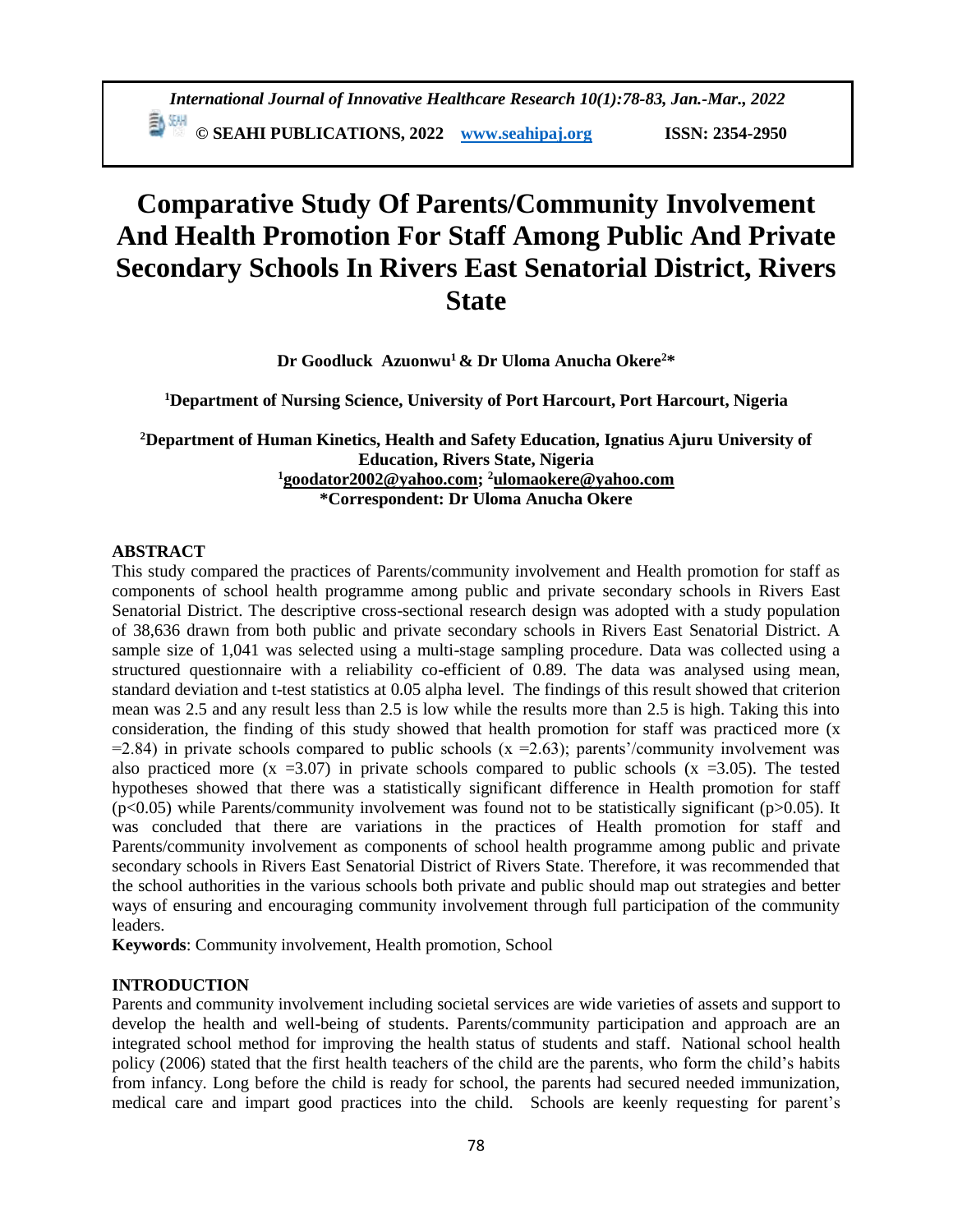contributions and engagements, community resources and services to respond more effectively to the health-related needs of students. A study by Modo (2013) on home environment, parenting and counselling of adolescent on healthy living discusses the developmental concerns of adolescents' especially within the home environment which is their familiar terrain considering the fact that next to the family is school. The study argued strongly that parents are anticipated to guide and counsel the adolescents (students) properly as they face the storm of life in the areas of personal hygiene, exercise, peer group, drug and alcohol use. The study also opined that students need to be guided confidently to noble, worthy and healthy living if they are to become decent and valuable adults in future. The paper concluded by saying that every area of the adolescents' enhancement and development should be discussed with them early enough to avoid any pitfall. This means that students need to be involved consistently on the activities and programme that concerns their growth and development.

School health programme is a health package full of activities to improve the health desires and status of students, staff and the school community at this contemporary time. Practices of school health programme by students and staff in secondary schools has been seen as a vehicle to improve health knowledge, attitude, behaviour change, decision making skills and enhanced health status. School health programme in Nigeria has largely remained at policy level with minimal implementation and there is need to re-create and make the programme stronger in the country. It is also necessary to evaluate and redefine stakeholders' involvement for actual synchronization and harmonization which may call for policy review and/or change because SHP's practices are therefore capable of persuading and encouraging the health of the school community at large if deployed rightly hence the assessment of SHP practices in secondary schools becomes imperative. This study therefore, carried out a comparative assessment of parents'/community involvement and health promotion for staff among public and private secondary schools in Rivers East Senatorial District, Rivers State.

## **Research Questions**

The following research questions were postulated to guide the study; what is the:

- 1. role of parents'/community involvement as a component of school health programme among public and private secondary schools in Rivers East Senatorial District.
- 2. level of practices of health promotion for staff as a component of school health programme among public and private secondary schools in Rivers East Senatorial District?

# **Hypotheses**

The following hypotheses were tested at 0.05 alpha level:

- 1. There is no significant difference between the practices of parents and community involvement as a component of school health programme among public and private secondary schools in Rivers East Senatorial District.
- 2. There is no significant difference between the practices of health promotion for staff as a component of school health programme among public and private secondary schools in Rivers East Senatorial District?

## **METHODOLOGY**

The descriptive cross sectional research design was used in this study. The population for the study consisted of 38,636 teachers drawn from public and private secondary schools (Ministry of Education (MOE) & Rivers State Primary Health Care Management Board (RSPHCMB, 2020). A sample size of 1,041 was selected for the study using a multi- stage sampling procedure which consisted of four stages. At the first stage, cluster sampling was used to divide the eight LGAs in Rivers East Senatorial District into three, A, B and C respectively.

Group A comprised of (Ikwerre, Etche and Omuma), B includes (Emohua, Obio/Akpor and Port Harcourt City) while C consists of (Okirika and Ogu/bolo). This was done in consideration of similarity in culture and proximity. At stage two, the simple random sampling technique without replacement was used to select one LGA from each cluster, Omuma, Obio/Akpor and Okirika were selected. At the third stage, systematic sampling technique was used to select schools from the list of schools in each of the LGAs. The list was with serial numbers, number one (1) school was not taken but number two (2) was taken,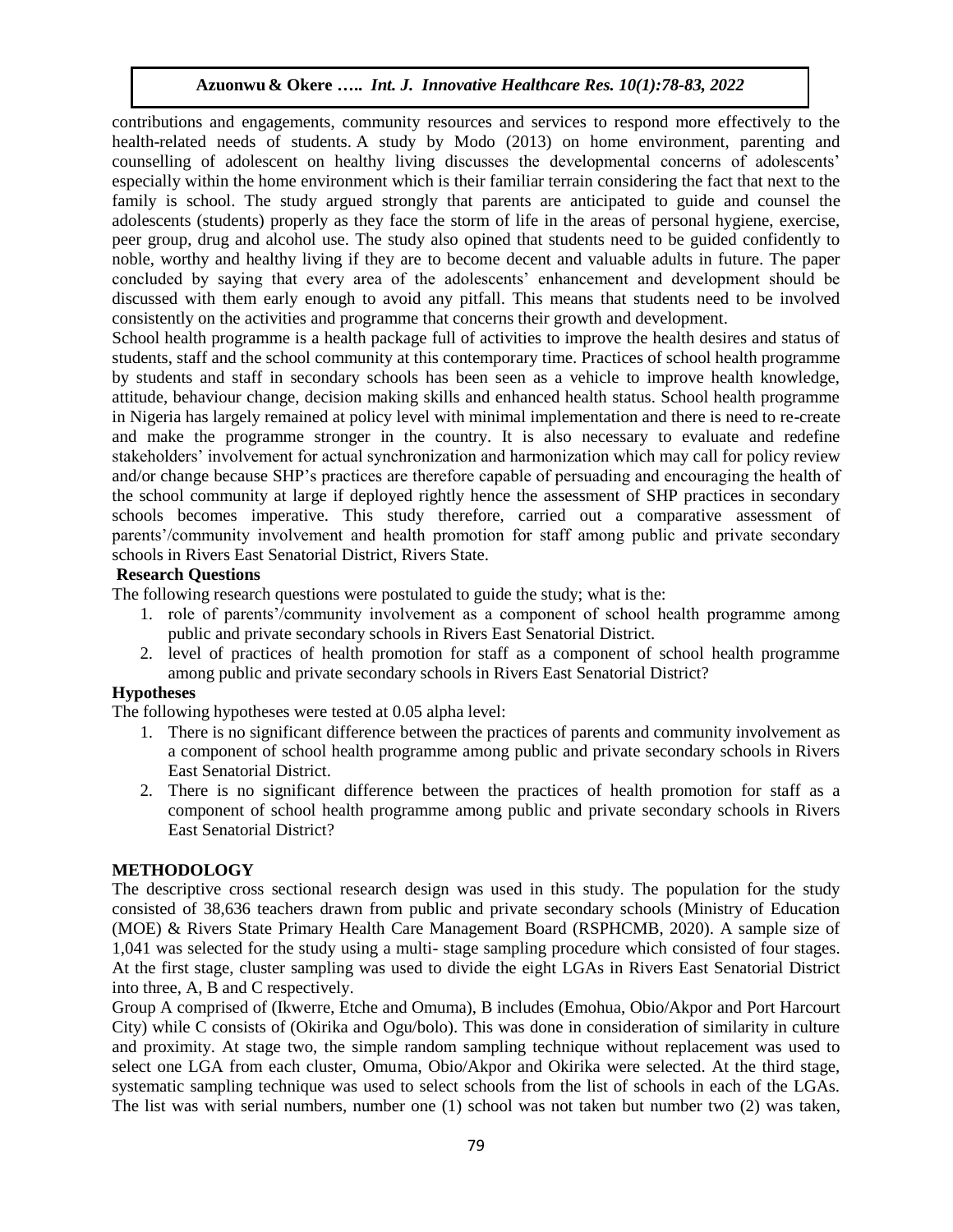fourth, sixth and 53 schools on the whole were chosen which means schools that fall on the odd numbers were not taken but the ones on even numbers were chosen. Public schools in Omuma and Okrika were all taken because they were not many. Finally, at the fourth stage, the stratified proportionate sampling was used to select schools from each stratum, 11 schools, 4 schools and 5 schools were chosen from public schools and 17 schools, 8 schools and 8 schools from private were chosen from the three LGAs respectively, making a total of 20 public schools, 33 private schools and 53 on the whole. This was done because the school populations differ from each other in the respective LGAs.

The instrument for data collection was a structured questionnaire titled "Comparative study of school health programme practices among public and private secondary school's questionnaire (CSSHPPPPSSQ)". The instrument for the study was grouped into sections A and B. Section A revealed question items on demographic information of the respondents while section B was question items on practices of school health programme in secondary schools, with each section addressing a component of the school health programme including community involvement and staff welfare, on a modified Likert's scale response options, rated as Always = 4 points, Sometimes = 3 points, Rarely = 2 points and Never = 1 point respectively. The instrument has a reliability coefficient of 0.89. Data collected were fed into the computer with the aid of the IBM Statistical Product for Service Solutions (SPSS V-25) and analysed using descriptive statistics of mean and standard deviation to answer research questions and inferential statistics of t-test to test the hypotheses at 0.05 alpha level.

## **RESULTS**

The results of the study are presented below:

Parents/community involvement

## **Table 1: Mean and Standard deviation on Parent Community Involvement**

| <b>School</b>                   | N          | <b>Mean</b>  | Std.<br>Dev | <b>Decision</b>            |
|---------------------------------|------------|--------------|-------------|----------------------------|
| Public                          | 610        | 3.07         | 1.02        | High                       |
| Private                         | 374        | 3.25         | .93         | High                       |
| Public                          | 610        | 2.90         | 1.05        | High                       |
| Private                         | 374        | 2.66         | 1.15        | High                       |
| Public                          | 610        | 3.28         | .89         | High                       |
| Private                         | 374        | 3.39         | .84         | High                       |
| Public                          | 610        | 2.97         | 1.06        | High                       |
| Private                         | 374        | 3.25         | .87         | High                       |
| Public                          | 610        | 3.06         | 1.04        | High                       |
| Private                         | 374        | 2.81         | 1.02        | High                       |
| <b>Public</b><br><b>Private</b> | 610<br>374 | 3.05<br>3.07 | .57<br>.56  | <b>High</b><br><b>High</b> |
|                                 |            |              |             |                            |

# **Criterion mean = 2.5**

The result in Table 1 indicated that the mean and standard deviation on parents'/community involvement in public and private secondary schools in Rivers East Senatorial District. The finding of the study revealed that parents'/community involvement was high in both private and public secondary school.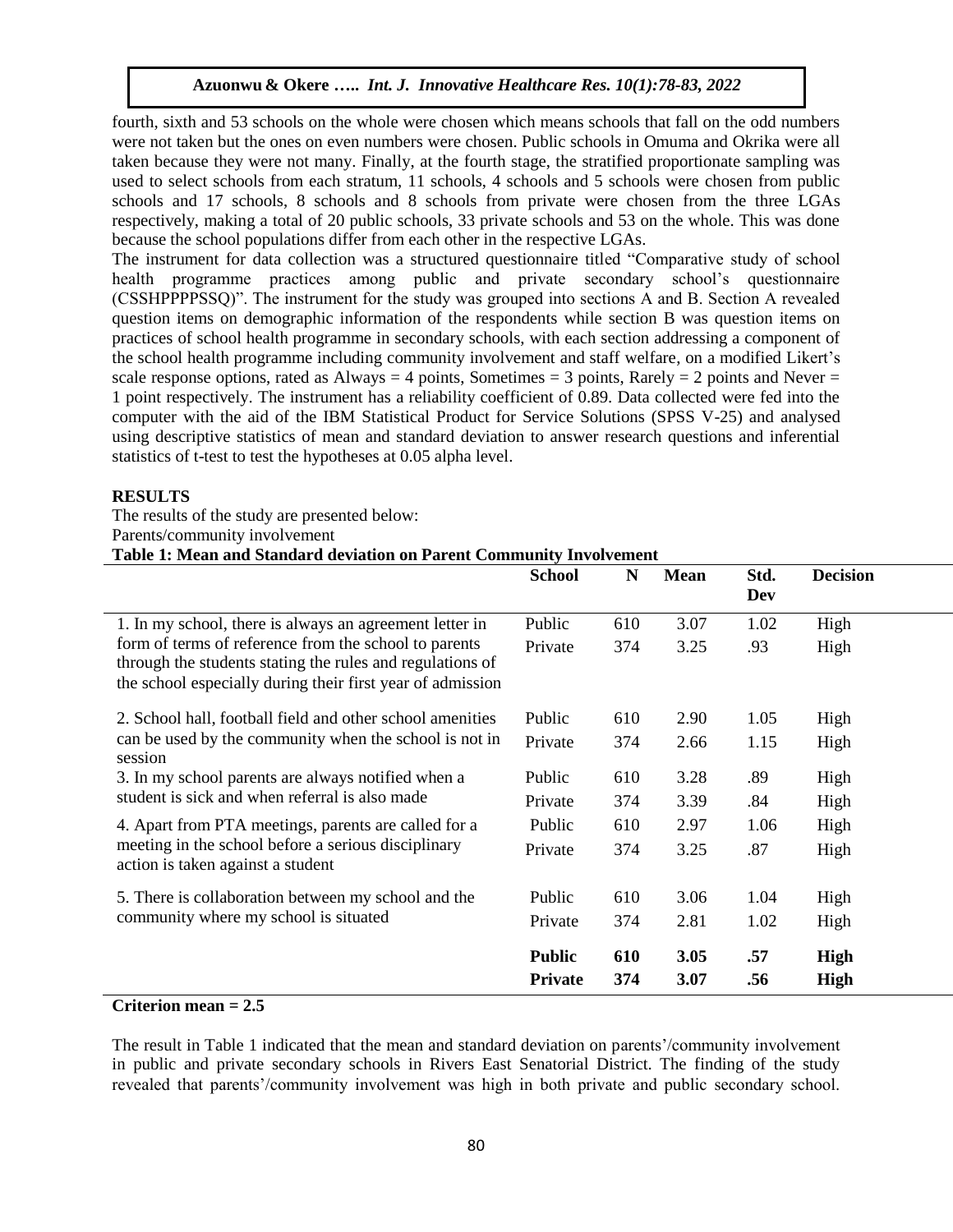However, parent community involvement was practiced more  $(x = 3.07)$  in private schools compared to public schools  $(x = 3.05)$ .

| Table 2. Mean and Standard deviation on practice or freature i comotion for Staff<br><b>Items</b>                                                              | <b>School</b>  | N   | <b>Mean</b> | Std.             | <b>Decision</b> |  |  |
|----------------------------------------------------------------------------------------------------------------------------------------------------------------|----------------|-----|-------------|------------------|-----------------|--|--|
|                                                                                                                                                                |                |     |             | <b>Deviation</b> |                 |  |  |
| 1. In my school we have on the job training and                                                                                                                | Public         | 610 | 2.7246      | 1.05336          | High            |  |  |
| re-training of teachers and staff to update them<br>on the current happenings                                                                                  | Private        | 374 | 3.0374      | .81124           | High            |  |  |
| 2. In my school, teachers and staff benefit and                                                                                                                | Public         | 610 | 2.7984      | .94182           | High            |  |  |
| participate in health talks, physical activities in<br>the school to improve and enrich their health<br>status                                                 | Private        | 374 | 3.0829      | .74753           | High            |  |  |
| 3. Teachers and staff are not allowed for in-                                                                                                                  | Public         | 610 | 2.3902      | 1.05290          | Low             |  |  |
| services training or on the job training to update<br>themselves on the current happenings in my<br>school rather they take study leave or leave of<br>absence | Private        | 374 | 2.3289      | 1.08431          | Low             |  |  |
| 4. In my school, teachers and staff who are sick                                                                                                               | Public         | 610 | 2.1131      | 1.21241          | Low             |  |  |
| are also treated by the school nurse and serious<br>ones are refereed and followed up                                                                          | Private        | 374 | 2.3102      | 1.16244          | Low             |  |  |
| 5. In my school, we have visitors report books,                                                                                                                | Public         | 610 | 3.1148      | 1.06748          | High            |  |  |
| maintain close gates, watched by security men<br>to regulate movements for the safety of staff,<br>students and the school community                           | Private        | 374 | 3.4652      | .87419           | High            |  |  |
|                                                                                                                                                                | <b>Public</b>  | 610 | 2.63        | .67              | High            |  |  |
|                                                                                                                                                                | <b>Private</b> | 374 | 2.84        | .59              | <b>High</b>     |  |  |

#### **Table 2: Mean and Standard deviation on practice of Health Promotion for Staff**

### **Criterion mean = 2.5**

The result in Table 2 indicated that the mean and standard deviation on practices of health promotion for staff in public and private secondary schools in Rivers East Senatorial District. The finding of the study revealed that the practices of health promotion for staff was high in both public and private secondary schools. However, health promotion for staff was practiced more  $(x = 2.84)$  in private schools compared to public schools  $(x = 2.63)$ .

## **Test of hypotheses**

**Hypothesis 1**: There is no significant difference between the activities of Parents/community involvement as a component of school health programme among public and private secondary schools in Rivers East Senatorial District

| <b>Variable</b>   | <b>School</b> | N   | Mea  | Std. | t-value | df  | <b>p</b> -value | <b>Decision</b> |
|-------------------|---------------|-----|------|------|---------|-----|-----------------|-----------------|
|                   |               |     | n    | Dev. |         |     |                 |                 |
| <b>Parent and</b> | Public        | 610 | 3.05 | .57  | $-.40$  | 982 | 0.69            | $H_0$ not       |
| <b>Community</b>  |               |     |      |      |         |     |                 | rejected        |
| Involvement       | Private       | 374 | 3.07 | .56  |         |     |                 |                 |
| p > 0.05          |               |     |      |      |         |     |                 |                 |

**Table 3: T-Test analysis on difference in practices of parent and community involvement**

The results on Table 3 showed the t-test analysis on difference in the practices of parents and community involvement in private and public secondary schools in Rivers East Senatorial District. The findings revealed a non-significant difference (df = 982, t = -0.40, p $>0.05$ ) in the practices of parents and community involvement in private and public secondary schools in Rivers East Senatorial District. The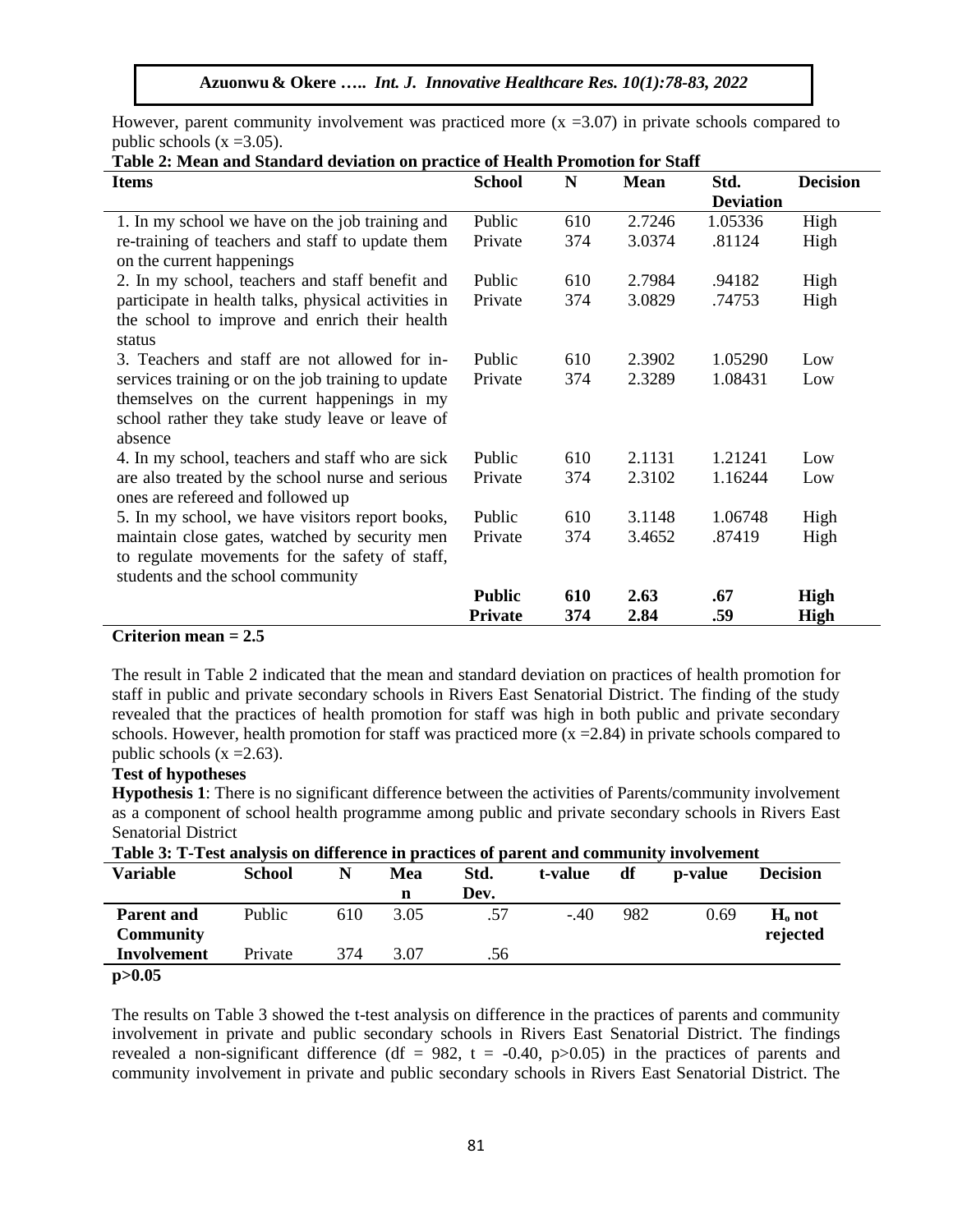null hypothesis which states that there is no significant difference in the practices of parents'/community involvement in private and public secondary schools was thus not rejected.

**Hypothesis 2**: There is no significant difference between the practices of health promotion for staff as a component of school health programme among public and private secondary schools in Rivers East Senatorial District

| Table 4. I Test and consumer and concern practice of health promotion for start |         |     |             |      |         |     |         |                 |  |
|---------------------------------------------------------------------------------|---------|-----|-------------|------|---------|-----|---------|-----------------|--|
| <b>Variable</b>                                                                 | School  |     | <b>Mean</b> | Std. | t-value | df  | p-value | <b>Decision</b> |  |
|                                                                                 |         |     |             | Dev. |         |     |         |                 |  |
| Health                                                                          | Public  | 610 | 2.63        | .67  | $-5.18$ | 982 | 0.00    | $\rm H_{o}$     |  |
| Promotion                                                                       |         |     |             |      |         |     |         | rejected        |  |
| for Staff                                                                       | Private | 374 | 2.84        | .59  |         |     |         |                 |  |
| (p<0.05)                                                                        |         |     |             |      |         |     |         |                 |  |

**Table 4: T-Test analysis on difference in practice of health promotion for staff**

The results on Table 4 showed the t-test analysis on difference in the practices of health promotion for staff in private and public secondary schools in Rivers East Senatorial District. The findings revealed a significant difference (df = 982, t = -5.18, p<0.05) in the practices of health promotion for staff in private and public secondary schools in Rivers East Senatorial District. Therefore, null hypothesis which states that there is no significant difference in the practices of health promotion for staff in private and public secondary schools was rejected.

#### **DISCUSSION OF FINDINGS**

#### The findings of the study are discussed below:

The finding of this study showed that health promotion for staff was practiced more  $(x = 2.84)$  in private schools compared to public school  $(x = 2.63)$ . This finding may not be surprising because possibly the private schools were more observant and monitors the implementation of the school health programme in the private schools as compared to the public schools where the owners are not on ground to monitor the programme. The finding of this study is similar to that of [Bisi-Onyemaechi](https://www.pagepressjournals.org/index.php/hls/article/view/6357/7075) et al (2017) whose study assessed the school health programme in schools in Enugu East, Nigeria showed that there was variance in the mean scores of school health programme which health promotion for staff is one of the components in public schools and private schools. This similarity might be due to the homogeneity of the study population. The finding of this study is also in tandem with that of Ayodeji et al. (2016) whose study on a comprehensive healthy school programme to promote school health in Hong Kong showed that school health programme including health promotion for staff was practiced with more experiences in private schools than in the public schools. This similarity found between the present study and that of Ayodeji and colleagues could be attributed to the similarity in the study setting as the both studies were carried out in academic institutions. The finding of this study also corroborates that of the Institute of Medicine which showed that health promotion activities for staff have enhanced efficiency, productivity, reduced absenteeism, and cut down health insurance costs. The finding of this study was in consonance with that of Gallup (2014) who noted that health promotion for staff are practiced. The finding of this study is in tandem with that of the National Association of Chronic Disease Directorate (NACDD) (2018) declared that school personnel wellness programmes can enhance worker's employment, self-confidence, preservation, and efficiency. The finding of this study does not give credence to the Annual Review of the Public Health (2019) which showed poor health promotion among teachers reporting high level of stress every day resulting to headache, upset stomach, sleep disorders, difficulty in concentration, short anger or displeasure, psychological disorders which include anxiety, worry and sadness or depression, low selfesteem or confidence, job frustration or dissatisfaction, cardiovascular diseases, musculoskeletal disorders, office injuries, and bigger health care expenditures. The finding of this study is not also similar to that of Kuponiyi et al. (2016) whose study on school health programme and its practices among public and private primary schools in Western Nigeria showed that the practices of school health programme including health promotion for staff was poor. This variation might be due to the difference in the study location and the sample size.